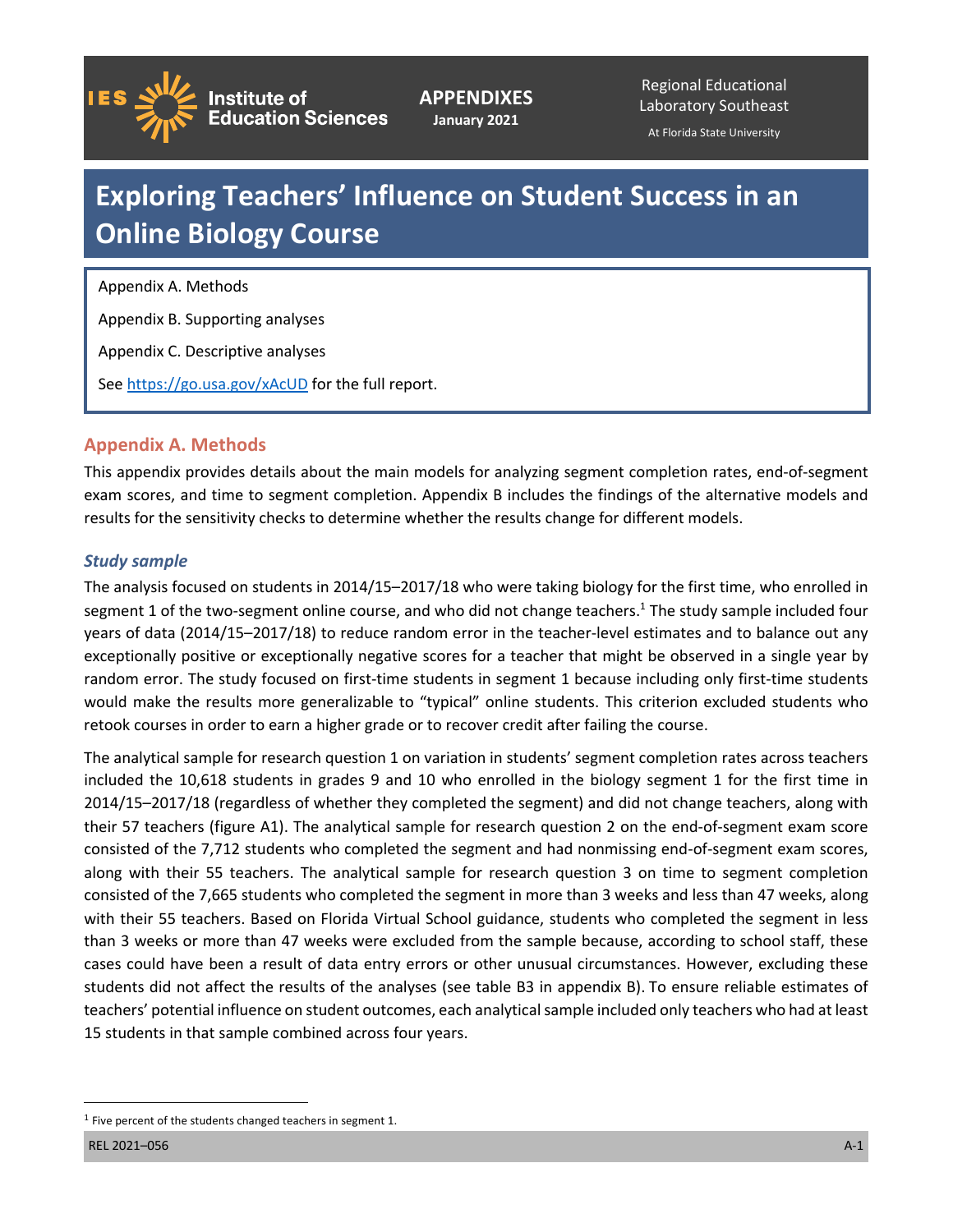#### **Figure A1. Structure of the analytical samples, 2014/15–2017/18**

#### **End-of-segment exam score sample Time to segment** completion sample, **Segment completion rate** 7,712 students and 55 teachers **including outliers** sample 49 students with missing 7,761 students and 10.618 students and end-of-segment exam score 55 teachers 57 teachers were excluded Grade 9 and 10 students who 2,857 students who did **Time to segment completion** not complete the enrolled in segment 1 of the sample segment were excluded, biology course for the first and 2 teachers were time, regardless of whether 55 teachers and 7,665 students they completed the segment, removed who, as a 96 students with outlier result, had not taught at and who did not change time to completion scores least 15 students over teachers, along with their (completing the segment in less than 3 the four years of 57 teachers weeks or more than 47 weeks) the study were excluded

Note: Using multiple years of data reduces the random error of the teacher-level estimates and balances out exceptionally positive and exceptionally negative scores for individual teachers that might be observed in a single year, driven by random error. Each analytical sample included only teachers who had at least 15 students combined across four years. The same teachers remained in the end-of-segment exam score and time to segment completion samples.

Source: Authors' creation.

The study team also conducted secondary analyses of students who completed both segments 1 and 2 to determine whether the results might differ for students who spend a longer time in the course with the same teacher. These results are reported in appendix B after the findings of the main models and alternative models focusing on segment 1.

# *Main models for analyzing segment completion rates, end-of-segment exam scores, and time to completion*

The study team used two-level hierarchical linear models that nested, or organized, students by teachers to examine teacher influence on students' segment completion rates, end-of-segment exam scores, and time to completion in Florida Virtual School online biology courses over 2014/15–2017/18. The analyses were conducted using HLM 7 software (Raudenbush et al., 2011).

The general form for these models is provided in the following equations. Student-level and teacher-level outcomes are defined as follows:

| (A1) | (Student Outcome) <sub>ii</sub> = $\theta_{0i}$ + $r_{ii}$ | (Student Level) |  |  |
|------|------------------------------------------------------------|-----------------|--|--|
|      | $\beta_{0i}$ = $\gamma_{00}$ + $u_{0i}$                    | (Teacher Level) |  |  |

where (*Student Outcome)ij* is the outcome value for student *i* of teacher *j*, *rij* is the random error associated with student *i* of teacher *j* and is independently normally distributed with mean 0 and variance  $\sigma^2$ , and  $u_{0i}$  is the random error associated with teacher *j* and is independently normally distributed with mean 0 and variance τ<sub>00</sub>.

For the segment completion rate analyses, the outcome was a student's withdrawal from the segment (coded as 0) or completion of the segment (coded as 1), regardless of passing or failing grade at the time of completion or withdrawal. The second student outcome was the score on the end-of-segment exam in segment 1. For time to segment completion, the outcome was the number of weeks a student took to complete the segment. The Florida Virtual School administrative database captures time to completion as the number of days that a student took to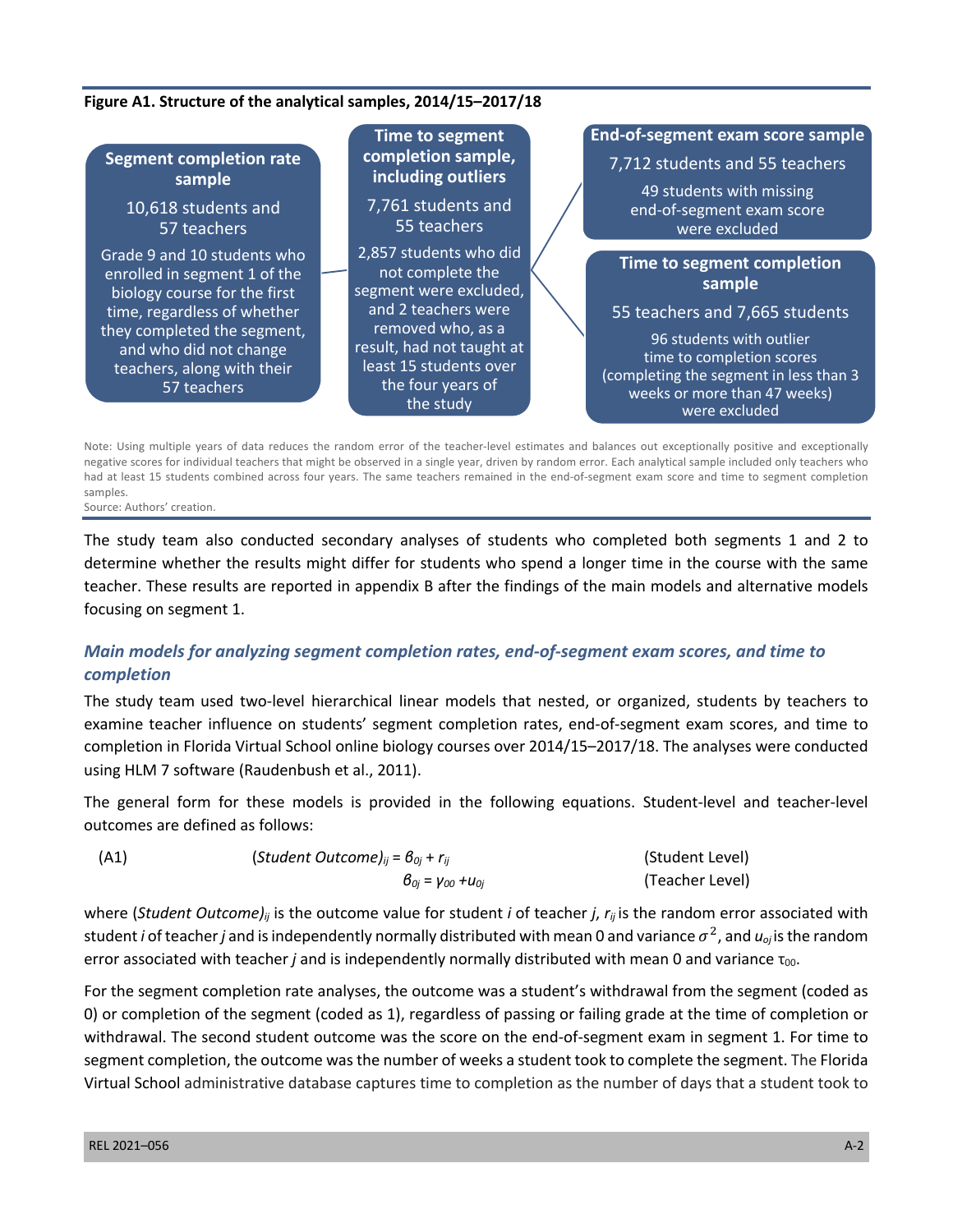complete segment 1 of the course. The weeks to complete outcome used in the main model is equal to the number of days divided by seven.

The aim of these analyses was to estimate the variation in three student outcome measures in the online biology course—segment completion rates, end-of-segment exam scores, and time to segment completion—and the extent to which these student outcomes might vary across teachers. In the hierarchical linear models, the overall variation in these outcomes was partitioned to separate the within-teacher variation (see box 1 in main report) from the between-teacher variation.<sup>2</sup> To that end the study calculated the intraclass correlation coefficient (ICC) for each model (equation A2). The ICC is the ratio of the between-teacher variance to the total variance. In this context, it can be interpreted as the proportion of variance in outcomes between teachers that is not due to random variation in the students assigned to a teacher:

(A2) *ICC* or *p* = (*Between-teacher variance*) / (*Between-teacher variance* + *Within-teacher variance*).

For sensitivity analyses, the study team also calculated ICCs for completion using a two-level logistic model to examine between-teacher variation (see appendix B). The study team also converted ICCs to *d*-type effect sizes for ease of interpretation by taking the square root of the ICCs (following Rowan et al., 2002).

# *References*

- Raudenbush, S. W., Bryk, A. S., Cheong, Y. F., Congdon, R. T., & du Toit, M. (2011). *HLM 7: Hierarchical linear and nonlinear modeling.* Scientific Software International.
- Rowan, B., Correnti, R., & Miller, R. J. (2002). What large-scale survey research tells us about teacher effects on student achievement: Insights from the Prospects Study of Elementary Schools. *Teachers College Record, 104*(8), 1525–1567.

<sup>&</sup>lt;sup>2</sup> One of the strengths of the models is that they consider that there would be some variation between teachers even if student observations were randomly grouped, ignoring which teachers they had. This adjustment results in smaller estimates of between-teacher variation in student outcomes compared to the observed between-teacher variation.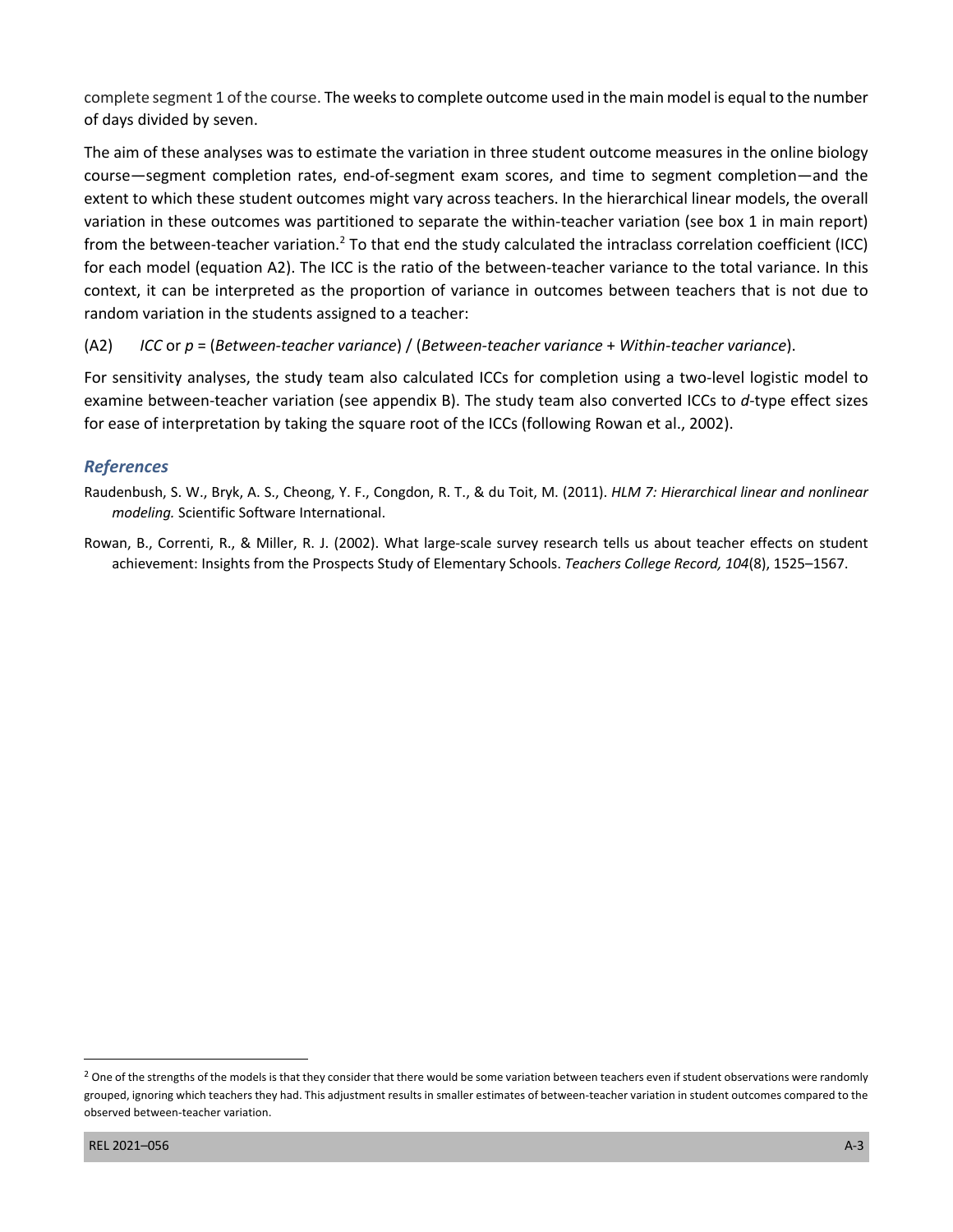# **Appendix B. Supporting analyses**

This appendix presents detailed results of the analyses underlying the findings in the main report, as well as supplemental analyses designed to test whether the findings depended on the construction of the outcome variables or the statistical models.

## *Primary analyses*

Analyses examined between-teacher variance for segment completion rates, the end-of-segment exam scores, and time to segment completion to find out the extent to which outcomes were different with different teachers (see box 1 in the main report). Between-teacher variation accounted for 3.1 percent of total variation in student outcomes for segment completion rates, 0.7 percent of total variation for end-of-segment exam scores, and 4.9 percent of total variation for time to segment completion. Corresponding effect sizes were 0.18, 0.08, and 0.22 (table B1).

#### **Table B1. Intraclass correlation coefficient values for analyses of segment completion rates, end-of-segment exam scores, and time to segment completion, main model, 2014/15–2017/18**

|                            | Standard  | Variance  | <b>Intraclass</b> | $d$ -type   |
|----------------------------|-----------|-----------|-------------------|-------------|
| Outcome measure            | deviation | component | correlation       | effect size |
| Segment completion rates   |           |           |                   |             |
| Between-teacher variance   | 0.079     | 0.006     | 0.031             | 0.18        |
| Within-teacher variance    | 0.436     | 0.190     |                   |             |
| End-of-segment exam score  |           |           |                   |             |
| Between-teacher variance   | 0.962     | 0.926     | 0.007             | 0.08        |
| Within-teacher variance    | 11.343    | 128.667   |                   |             |
| Time to segment completion |           |           |                   |             |
| Between-teacher variance   | 1.825     | 3.330     | 0.049             | 0.22        |
| Within-teacher variance    | 8.024     | 64.382    |                   |             |

Note: The analytical sample consisted of 10,618 students and 57 teachers for segment completion rates, 7,712 students and 55 teachers for end-of-segment exam scores, and 7,665 students and 55 teachers for time to segment completion.

Source**:** Authors' analysis of data from Florida Virtual School.

# *Alternative models*

The study team tested several alternative models using different versions of the outcome variables. As presented in the main report and table B1, segment completion rates were calculated using a linear probability model (or a binary linear model approach, as described by Goldstein et al., 2002). For sensitivity analyses the study team also calculated intraclass correlation coefficients (ICCs) using a two-level logistic model to examine between-teacher variation. The study team used the R statistical package ICCbin (Chakraborty & Hossain, 2018) to calculate the ICCs because there is no direct estimation of the residuals on level 1 (see equation A1 in appendix A) for the generalized nonlinear multilevel models. ICCbin is designed specifically for calculating ICC for multilevel models with a binary response outcome using several different methods. The study team used a simulation method (as described by Goldstein et al., 2002) to calculate the ICC. The ICC generated using this method for segment completion rates was 0.03, which is similar to the ICC calculated from a linear probability model.

The study team also estimated an alternative model for the time to segment completion variable. The main report treats time to segment completion as a continuous outcome. This appendix also presents results based on three category and binary versions of the time to segment completion variable (table B2). The initial time to completion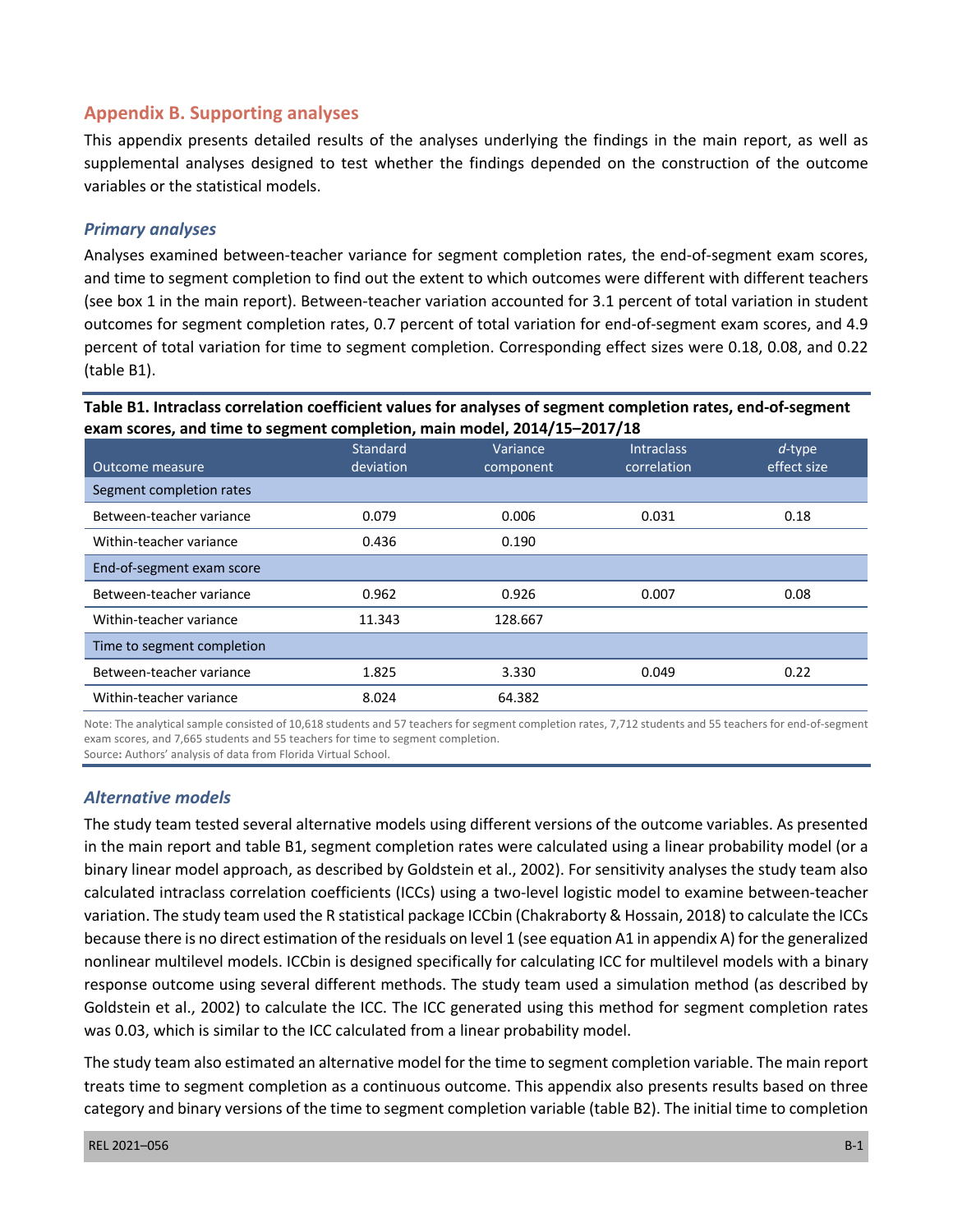categories were based on guidance from Florida Virtual School regarding what it considered to be an appropriate range of time to complete a segment. The study team provided Florida Virtual School with data showing the distribution of time to completion, and Florida Virtual School provided initial cutscores for three categories: slower than expected, as expected, and faster than expected times to completion. For sensitivity analyses the study team tested a model using these categories of time to completion as the outcome and another model using a binary outcome that was defined as completing a segment slower than Florida Virtual School guidelines (coded 1 if yes and 0 otherwise). These results (see table B2) are comparable to the results obtained in the initial analyses.

| Model                                                                                                    | Standard<br>deviation | Variance<br>component | <b>Intraclass</b><br>correlation |
|----------------------------------------------------------------------------------------------------------|-----------------------|-----------------------|----------------------------------|
| Three-category time to completion outcome<br>(slower than expected, as expected, faster than expected)   |                       |                       |                                  |
| Between-teacher variance                                                                                 | 0.13                  | 0.02                  | 0.036                            |
| Within-teacher variance                                                                                  | 0.68                  | 0.46                  |                                  |
| Binary time to completion outcome<br>(slower than expected = 1; as expected or faster than expected = 0) |                       |                       |                                  |
| Between-teacher variance                                                                                 | 0.05                  | 0.00                  | 0.021                            |
| Within-teacher variance                                                                                  | 0.32                  | 0.10                  |                                  |
|                                                                                                          |                       |                       |                                  |

## **Table B2. Intraclass correlation coefficient values for analyses of time to segment completion based on alternative models, 2014/15–2017/18**

Note: The analytical sample consisted of 7,665 students and 55 teachers. Source**:** Authors' analysis of data from Florida Virtual School.

For the time to completion analysis the study team worked with Florida Virtual School to determine outliers (unusually fast or unusually slow). Unusually fast cases were identified asstudents who took less than three weeks to complete segment 1 of the course (*n* = 25). Unusually slow cases were students who took more than 47 weeks to complete segment 1 (*n* = 71). These cases were removed from the analyses whose results are presented in table B1. The study team also tested a model that included the outliers. For the main model and for the alternative model with three categories of time to completion, results of the analyses that included outliers (table B3) were similar to the results of the analyses that excluded outliers (see table B1). For the alternative models the findings were similar regardless of whether outliers were excluded (see table B2) or included (see table B3).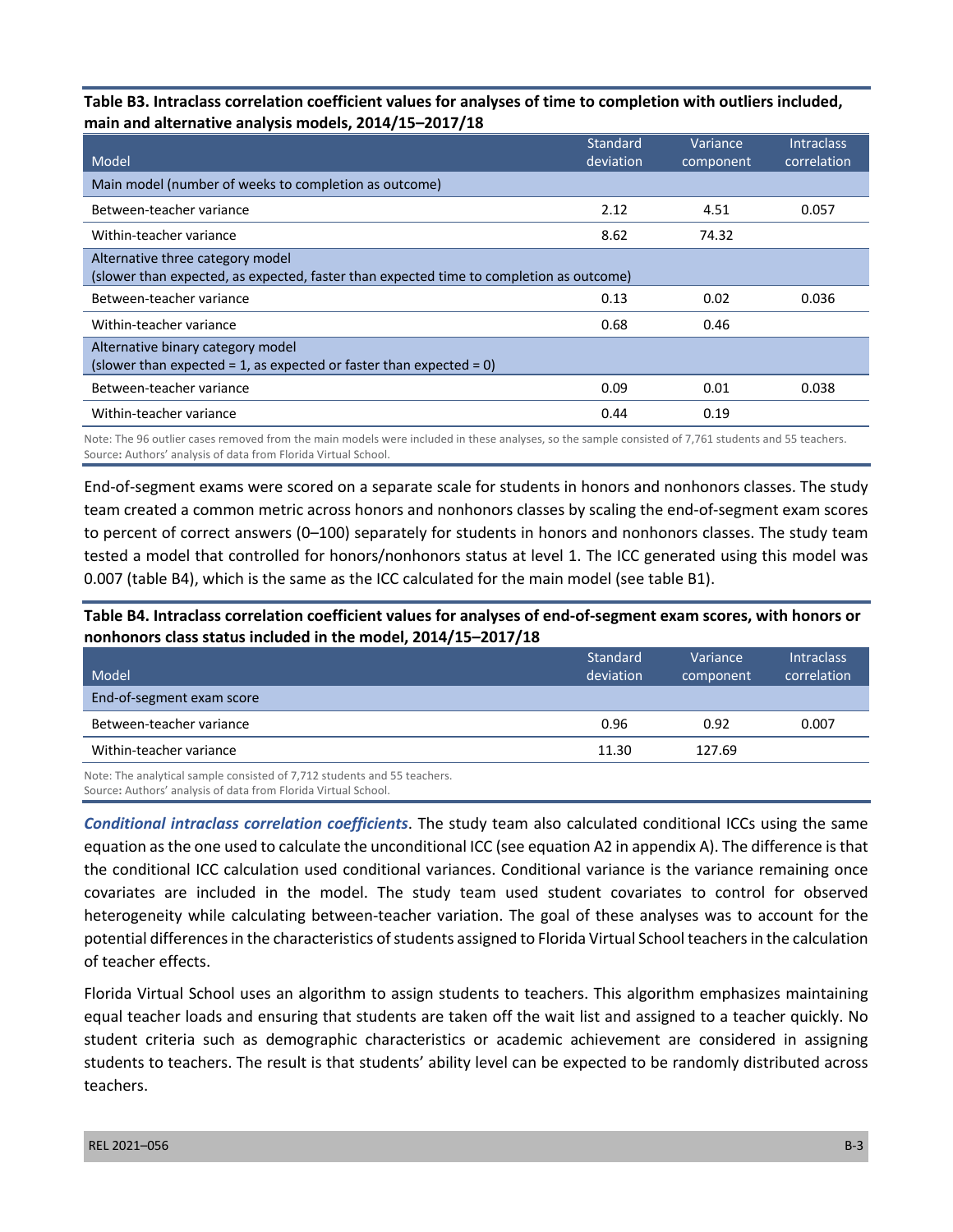The study team examined between-teacher variation on the student characteristics using covariates available to the team. Two-level hierarchical linear models with student variables as the outcome were employed to examine the extent of between-teacher variation. Across all student-level variables, between-teacher variation was low, as indicated by the small ICC values (table B5). The percentage of between-teacher variation ranged from 0 percent (for gender) to 1.2 percent (for grade level). This observed low variation suggests that as a result of the Florida Virtual School's student assignment algorithm, other unobserved student characteristics are randomly distributed across teachers.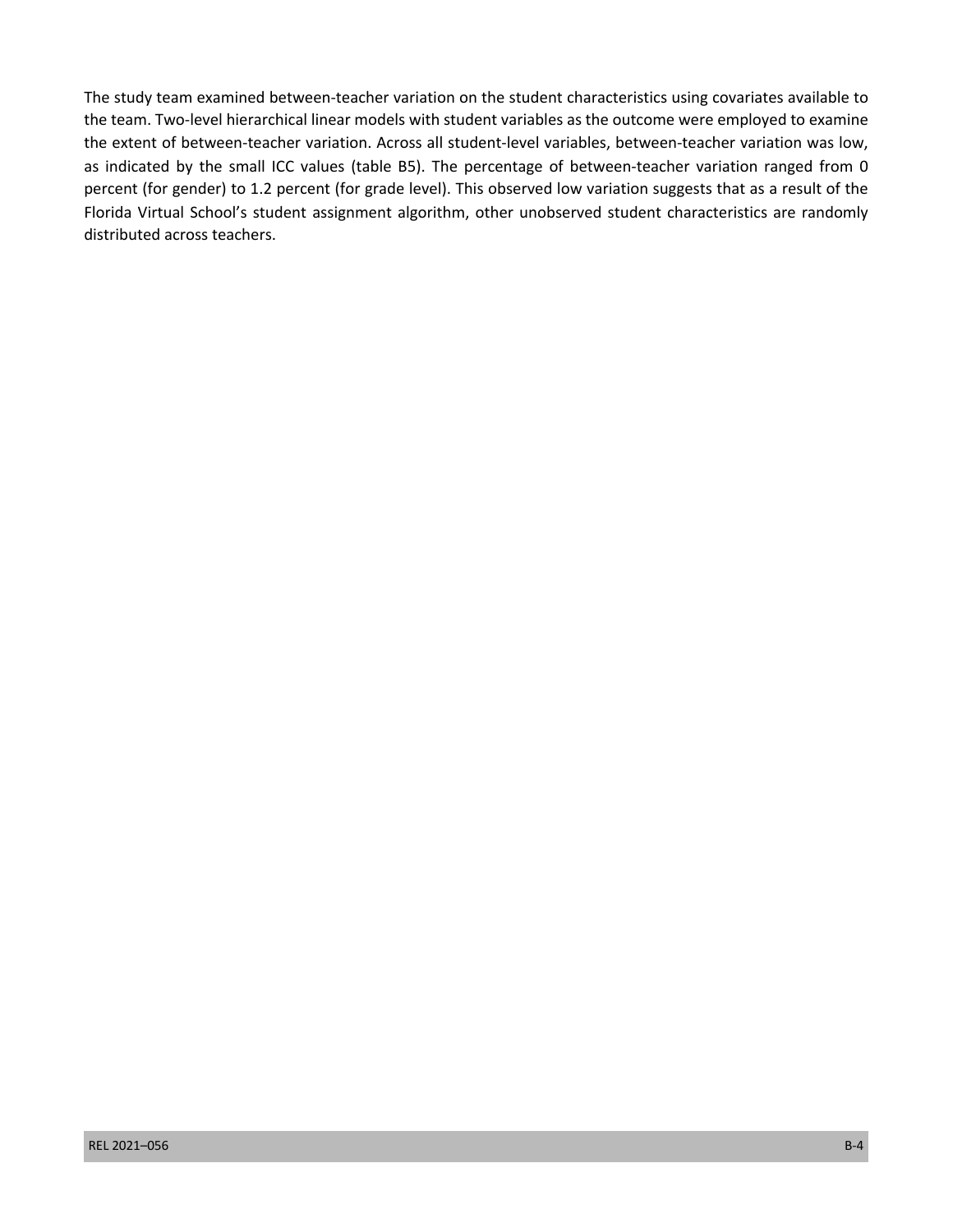| Table B5. Intraclass correlation coefficient values for analyses of student covariates, 2014/15-2017/18 |           |           |                   |  |  |
|---------------------------------------------------------------------------------------------------------|-----------|-----------|-------------------|--|--|
|                                                                                                         | Standard  | Variance  | <b>Intraclass</b> |  |  |
| Model                                                                                                   | deviation | component | correlation       |  |  |
| Prior year state math test score as an outcome <sup>a</sup>                                             |           |           |                   |  |  |
| Between-teacher variance                                                                                | 1.12      | 1.26      | 0.003             |  |  |
| Within-teacher variance                                                                                 | 20.39     | 415.78    |                   |  |  |
| Prior year state English language arts test score as an outcome <sup>a</sup>                            |           |           |                   |  |  |
| Between-teacher variance                                                                                | 1.31      | 1.71      | 0.005             |  |  |
| Within-teacher variance                                                                                 | 19.08     | 363.86    |                   |  |  |
| National school lunch program status as an outcome                                                      |           |           |                   |  |  |
| Between-teacher variance                                                                                | 0.03      | 0.00      | 0.004             |  |  |
| Within-teacher variance                                                                                 | 0.50      | 0.25      |                   |  |  |
| Race/ethnicity as an outcome                                                                            |           |           |                   |  |  |
| Between-teacher variance                                                                                | 0.03      | 0.00      | 0.005             |  |  |
| Within-teacher variance                                                                                 | 0.50      | 0.25      |                   |  |  |
| Gifted program status as an outcome                                                                     |           |           |                   |  |  |
| Between-teacher variance                                                                                | 0.02      | 0.00      | 0.006             |  |  |
| Within-teacher variance                                                                                 | 0.26      | 0.07      |                   |  |  |
| Honors class status as an outcome                                                                       |           |           |                   |  |  |
| Between-teacher variance                                                                                | 0.01      | 0.00      | 0.001             |  |  |
| Within-teacher variance                                                                                 | 0.46      | 0.21      |                   |  |  |
| Grade level as an outcome                                                                               |           |           |                   |  |  |
| Between-teacher variance                                                                                | 0.05      | 0.00      | 0.012             |  |  |
| Within-teacher variance                                                                                 | 0.50      | 0.25      |                   |  |  |
| Gender as an outcome                                                                                    |           |           |                   |  |  |
| Between-teacher variance                                                                                | 0.01      | 0.00      | 0.000             |  |  |
| Within-teacher variance                                                                                 | 0.50      | 0.25      |                   |  |  |

Note: National school lunch program status, race/ethnicity (non-Hispanic White vs. all), gifted program status, honors class status, grade level (grade 9 vs. grade 10), and gender (female vs. male) are binary variables. For these variables, linear probability models were used to calculate intraclass correlations (ICCs). Logistic models were also run, and ICCs were calculated using a latent variable approach (Goldstein et al., 2002). ICCs from the logistic models were as follows: 0.004 for national school lunch program status, 0.003 for race/ethnicity, 0.027 for gifted program status, 0.001 for honors class status, 0.015 for grade level, and 0.000 for gender. These were the same as or comparable to the ICCs from the linear probability models presented in this table. Prior year math test scores were available for 1,600 students (15 percent of the sample), and prior year English language arts test scores were available for 2,348 students (22 percent of the sample). As a result, the math model calculated ICCs using data for 42 teachers, and the English language arts model calculated ICCs using data for 43 teachers. The gifted program status model calculated ICCs using data for 56 teachers, as data were not available for 1 teacher. All other models calculated ICCs with data for 57 teachers using the expectation maximization (EM) estimation method, although data were not available for some students. Student-level sample sizes were 9,701 for the national school lunch program model, 10,613 for the race/ethnicity model, and 3,589 for the gifted program status model. For the grade level, honors class status, and gender models, the student-level sample size was 10,618 students. The EM estimation method used in hierarchical linear modeling treats the model parameters as missing values to be estimated. Although some student data were missing in some statistical models, available data contribute to the estimation of the model's parameters by implying probable values for missing values, borrowing information from the existing data at successive iterations until differences between successive iterations were trivial (Peugh & Enders, 2004). a. Four years of data from 2014/15 through 2017/18 were used in the analyses except for the prior year math and English language arts test scores models,

which used data from 2016/17 and 2017/18.

Source**:** Authors' analysis of data from Florida Virtual School

Since the between-teacher variation for the student variables did not identify any covariates to include as controls, the study team applied a two-step procedure as a second strategy to form models to calculate conditional ICCs. In the first step student covariates were entered as an independent variable in the main models (see equation 1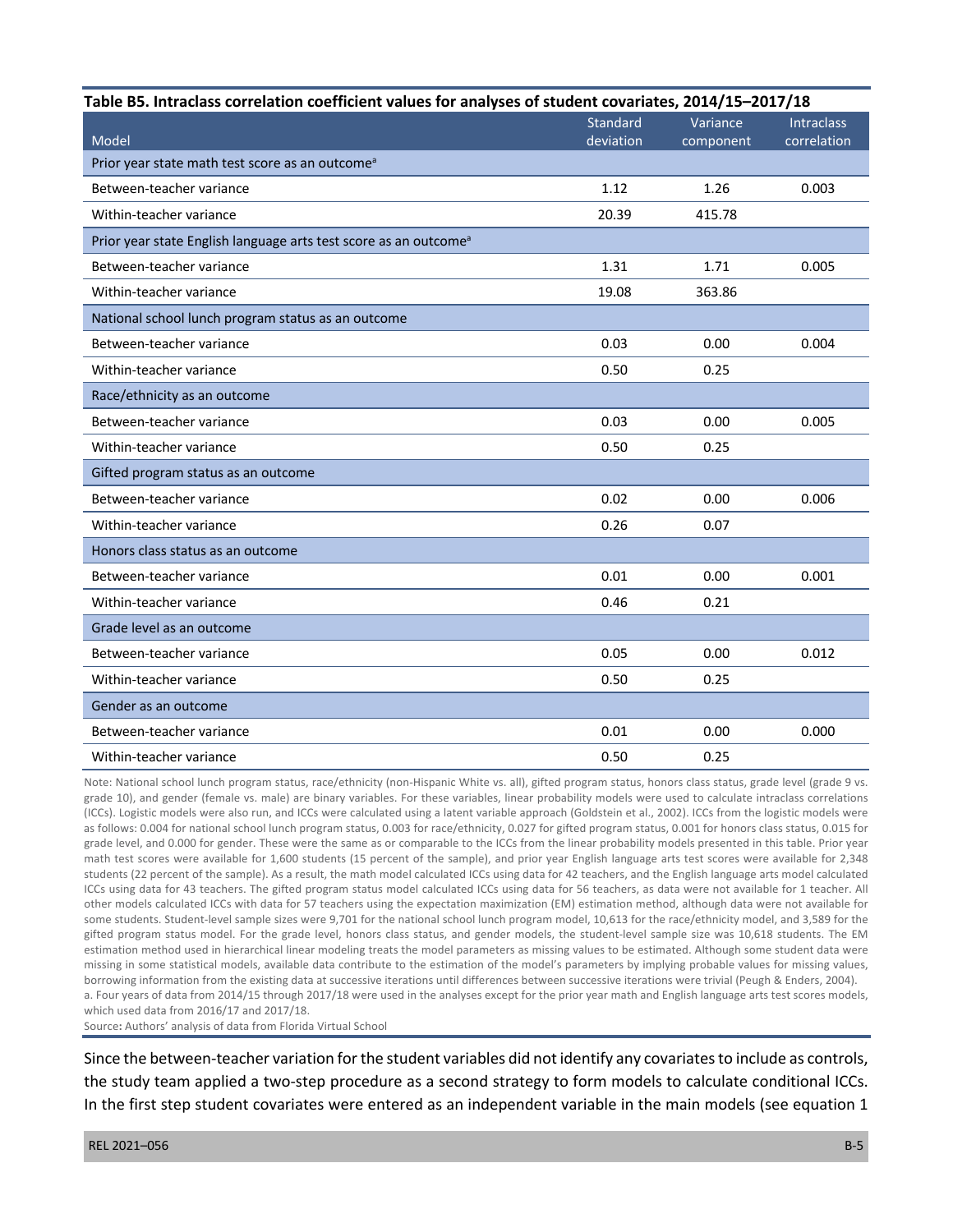in appendix A) at level 1, and separate models were estimated in turn that included each student covariate. In the second step the significant predictors (using  $\alpha$  = .05 as a cutoff) from each of the separate models run in the first step were combined in a model. When a student covariate was no longer significant in the combined model at the  $\alpha$  = .05 level, it was dropped from the analysis. Final models were used to calculate conditional ICCs (table B6).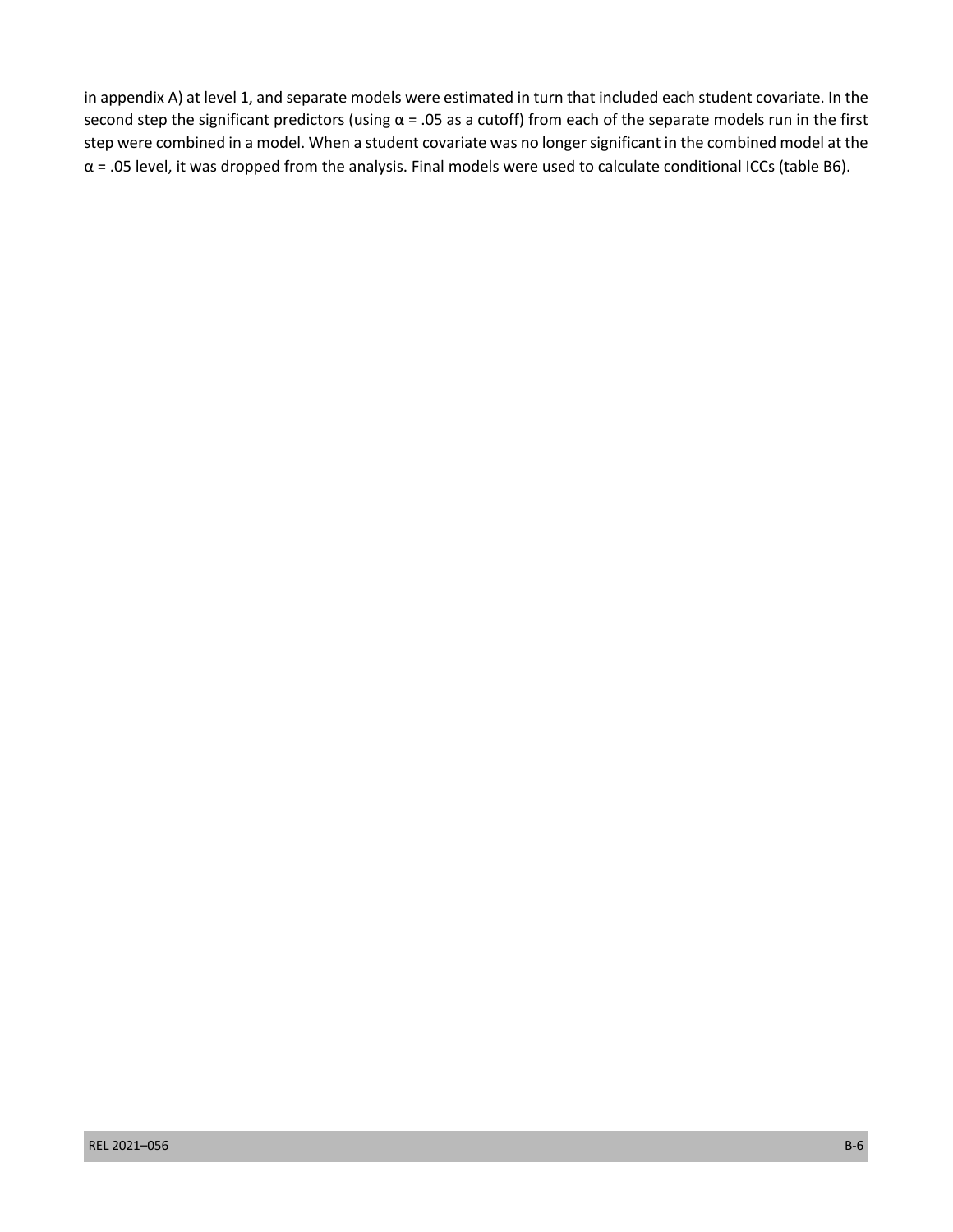**Table B6. Regression results and intraclass correlation coefficient values for analyses of segment completion rates, end-of-segment exam scores, and time to segment completion, 2014/15–2017/18** 

|                                                               | Segment completion rate model<br>End-of-segment exam score model |                                    |                                                      | Time to segment completion model   |                                                               |                                                  |                                    |                           |
|---------------------------------------------------------------|------------------------------------------------------------------|------------------------------------|------------------------------------------------------|------------------------------------|---------------------------------------------------------------|--------------------------------------------------|------------------------------------|---------------------------|
| <b>Fixed effect</b>                                           | Coefficient<br>(standard<br>error)                               | p                                  | <b>Fixed effect</b>                                  | Coefficient<br>(standard<br>error) | $\boldsymbol{p}$                                              | <b>Fixed effect</b>                              | Coefficient<br>(standard<br>error) |                           |
| Intercept                                                     | 0.40(0.02)                                                       | $***$                              | Intercept                                            | 77.68 (0.37)                       | $***$                                                         | Intercept                                        | 20.23 (0.43)                       | p<br>$***$                |
| Students' previous Florida Virtual School record <sup>a</sup> |                                                                  | Gifted program status <sup>b</sup> | 1.81(0.83)                                           | $\ast$                             | Students' previous Florida Virtual School record <sup>a</sup> |                                                  |                                    |                           |
| New student                                                   | 0.24(0.02)                                                       | $***$                              | National school lunch<br>program status <sup>b</sup> | $-0.97(0.44)$                      | $\ast$                                                        | New student                                      | $-2.99(0.44)$                      | ***                       |
| Previous student, never<br>assigned to a teacher              | 0.22(0.03)                                                       | $***$                              | Honor class status <sup>c</sup>                      | 1.70(0.46)                         | $***$                                                         | Previous student, never<br>assigned to a teacher | $-2.58(0.69)$                      | ***                       |
| Previous student, successful<br>completer                     | 0.40(0.01)                                                       | $***$                              |                                                      |                                    |                                                               | Previous student, successful<br>completer        | $-1.51(0.33)$                      | $***$                     |
| Academic year <sup>d</sup>                                    |                                                                  |                                    |                                                      |                                    |                                                               | Academic year <sup>d</sup>                       |                                    |                           |
| 2015/16                                                       | 0.05(0.01)                                                       | $***$                              |                                                      |                                    |                                                               | 2015/16                                          | $-0.41(0.29)$                      |                           |
| 2016/17                                                       | 0.03(0.01)                                                       | $\ast$                             |                                                      |                                    |                                                               | 2016/17                                          | 1.64(0.32)                         | $***$                     |
| 2017/18                                                       | 0.03(0.01)                                                       | $\ast$                             |                                                      |                                    |                                                               | 2017/18                                          | 2.86(0.32)                         | $***$                     |
| National school lunch<br>program status <sup>a</sup>          | $-0.12(0.01)$                                                    | $***$                              |                                                      |                                    |                                                               |                                                  |                                    |                           |
| Honor class status                                            | 0.07(0.01)                                                       | $***$                              |                                                      |                                    |                                                               |                                                  |                                    |                           |
| Grade 9 (vs. grade 10)                                        | 0.03(0.01)                                                       | ***                                |                                                      |                                    |                                                               |                                                  |                                    |                           |
| Non-Hispanic White (vs. all<br>other) <sup>a</sup>            | 0.02(0.01)                                                       | $\ast$                             |                                                      |                                    |                                                               |                                                  |                                    |                           |
|                                                               | Variance<br>(standard                                            | Conditional<br>intraclass          |                                                      | Variance<br>(standard              | Conditional<br>intraclass                                     |                                                  | Variance<br>(standard              | Conditional<br>intraclass |
| Random effect                                                 | deviation)                                                       | correlation                        | Random effect                                        | deviation)                         | correlation                                                   | Random effects                                   | deviation)                         | correlation               |
| Between-teacher variance <sup>b</sup>                         | 0.00(0.05)                                                       | 0.014                              | Between-teacher variance                             | 0.07(0.27)                         | 0.001                                                         | Between-teacher variance                         | 1.66(2.75)                         | 0.042                     |
| Within-teacher variance                                       | 0.16(0.40)                                                       |                                    | Within-teacher variance                              | 117.35 (10.83)                     |                                                               | Within-teacher variance                          | 7.49 (63.00)                       |                           |

 $* p < .05$ ; \*\*  $p < .01$ ; \*\*\*  $p < .001$ .

Note: The analytical sample consisted of 9,698 students and 57 teachers for segment completion rate analyses, 2,471 students and 54 teachers for end-of-segment exam score analyses, and 7,665 students and 55 teachers for time to segment completion analyses. The expectation maximization (EM) estimation method used in hierarchical linear modeling treats the model parameters as missing values to be estimated. In the statistical models, although missing data for end-of-segment exam scores and completion were not imputed, available data contributed to the estimation of the model's parameters through implying probable values for missing values by borrowing information from the existing data (Peugh & Enders, 2004). Thus, the time to segment completion model calculated the intraclass correlation coefficient (ICC) using data from all teachers in the sample. For the end-of-segment exam score model, the ICC was calculated using data for 54 teachers, as data were not available for 1 teacher. A large amount of data was missing for the end-ofsegment exam score model because of unavailable data on gifted program status. The same model was tested excluding the gifted program status covariate to calculate the conditional ICC using data for all 55 teachers. The analytical sample for that model included data for 6,934 students and 55 teachers. The conditional ICC was 0.006. Prior year math test scores were available for 1,600 students (15 percent of the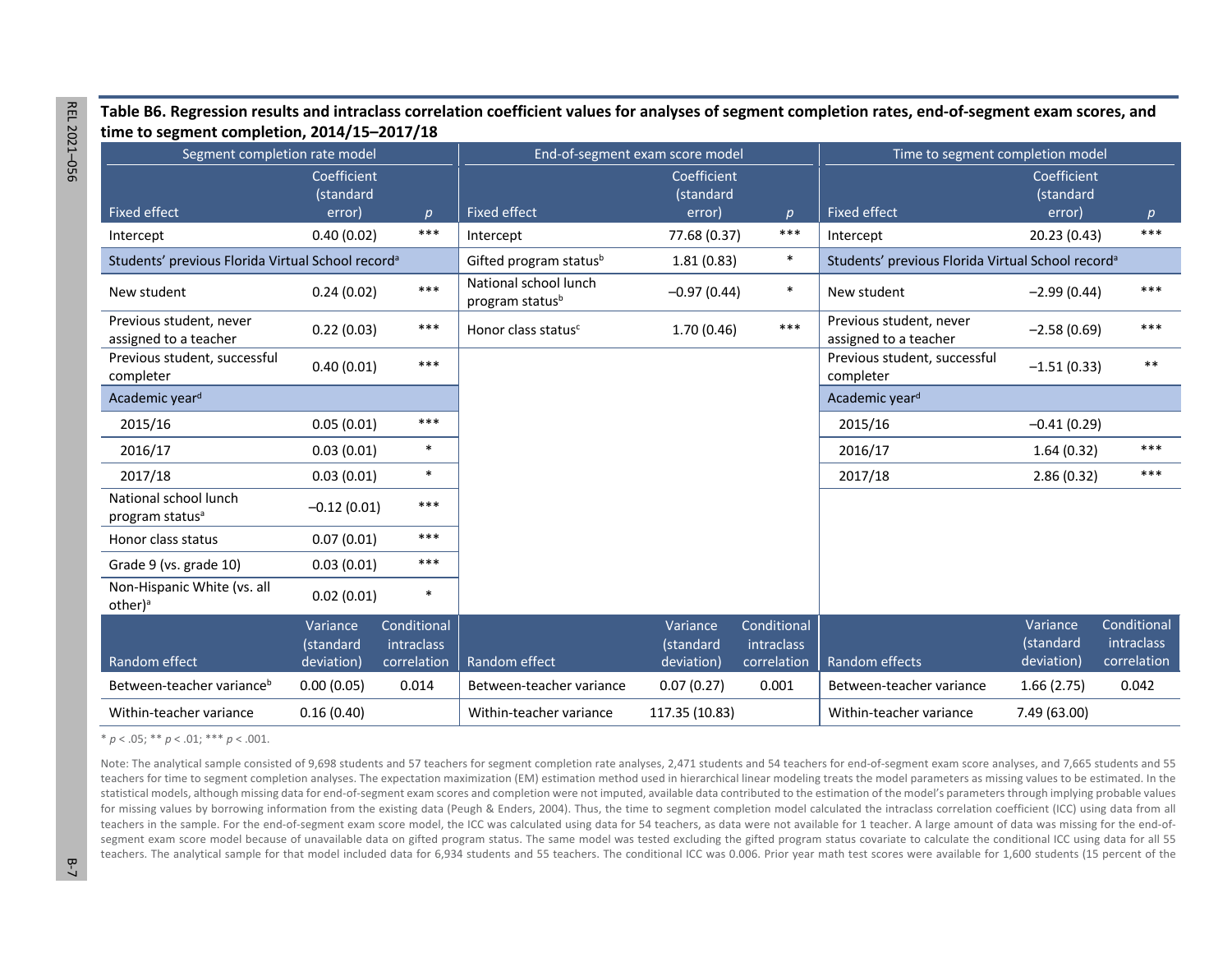sample), and prior year English language arts test scores were available for 2,348 students (22 percent of the sample). Thus, separate models were run, in which prior year math and English language arts scores were entered as student covariates. Across three study outcomes, prior year math and English language arts achievement were both statistically significant at the *p* < .05 level. In the model that controlled for students' prior year math test score, conditional ICCs were calculated using data for 42 teachers. In the model that controlled for students' prior year English language arts test scores, conditional ICCs were calculated using data for 43 teachers. For models using the prior year math score as a covariate, conditional ICCs were 0.027 for the segment completion rate analyses, 0.001 for the end-of-segment exam score analyses, and 0.042 for time to segment completion analyses. For models using the prior year English language arts score as a covariate, conditional ICCs were 0.017 for the segment completion rate analyses, 0.000 for the endof-segment exam score analyses, and 0.040 for the time to segment completion analyses. Across all models, conditional ICCs were low.

a. Although all students in the sample were taking biology for the first time, it was possible that some students had previously taken another Florida Virtual School course. The students' previous Florida Virtual School record variable classified students as a "new student" (new to the Florida Virtual School system); "previous student, never assigned to a teacher" (in the Florida Virtual School system but never assigned to a teacher); "previous student, successful completer" (had previously taken and successfully completed another Florida Virtual School course); and "previous student, not yet completed successfully," the reference category (had previously taken but had not completed another Florida Virtual School courses).

b. National school lunch program status compared eligible and noneligible students; gifted program status compared students in the program with those not in the program; and non-Hispanic White students compared those students with Asian, American Indian or Alaska Native, Black, Hispanic, Native Hawaiian or other Pacific Islander, and multiracial students.

c. End-of-segment exam scores were scaled separately for students in honors and nonhonors classes. All scores were scaled to the percentage of correct answers (0–100) to create a common metric.

d. The reference group was 2014/15. Four years of data (2014/15–2017/18) were used in the analyses to reduce random error in the teacher-level estimates and to balance out any exceptionally positive or exceptionally negative scores for a teacher that might be observed in a single year by random error. The biology course was not substantively revised during this time period. Because multiple years of cross-sectional data were used, the study team examined whether a majority of teachers had a substantial portion of their students' data (more than 75 percent) from a single year (which could occur if teacher turnover was high); it found that 47 percent of the teacher sample had more than 75 percent of their student data from a single year.

Source**:** Authors' analysis of data from Florida Virtual School.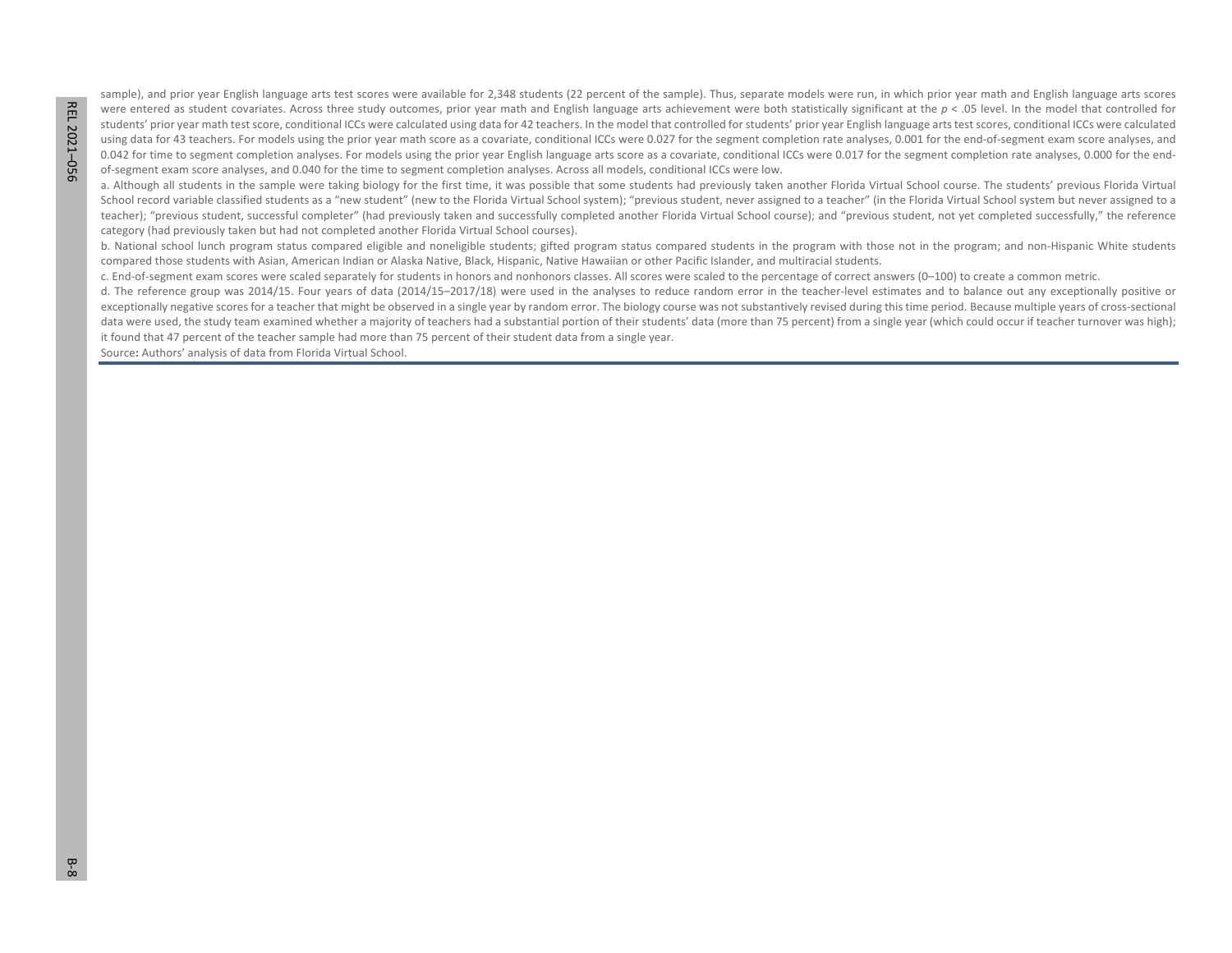*Analyses using segment 2 data*. The study team was also interested in whether the results would change if students took the biology course from the same teacher for two segments. The longer duration of teacher influence for those students could result in greater between-teacher variation.

The study team used the same main models to answer the research questions (see equation A1 in appendix A), but this time using outcomes for segment 2 (table B7). For the analysis of time to segment completion, outliers were again dropped (the 120 students who completed the segment in less than 3 week and the 45 students who completed it in more than 34 weeks).

## **Table B7. Between-teacher and within-teacher variation in segment completion rates, end-of-segment exam scores, and time to segment completion, model using segment 2 data, 2014/15–2017/18**

|                            | Standard  | Variance  | <b>Intraclass</b> |
|----------------------------|-----------|-----------|-------------------|
| Outcome measure            | deviation | component | correlation       |
| Segment completion rates   |           |           |                   |
| Between-teacher variance   | 0.01      | 0.00      | 0.002             |
| Within-teacher variance    | 0.20      | 0.04      |                   |
| End-of-segment exam score  |           |           |                   |
| Between-teacher variance   | 0.96      | 0.92      | 0.008             |
| Within-teacher variance    | 10.45     | 109.27    |                   |
| Time to segment completion |           |           |                   |
| Between-teacher variance   | 1.73      | 2.99      | 0.090             |
| Within-teacher variance    | 5.49      | 30.09     |                   |

Note: There were 4,396 students for the segment completion rate analyses, 4,216 students for the end-of-segment exam score analyses, and 4,053 students for the time to segment completion analyses who had both segment 1 and segment 2 data with the same teacher. Thus, these models calculated intraclass correlations for 46 teachers. As a result, the findings for segment 2 are not directly comparable to the findings for segment 1. Source**:** Authors' analysis of data from Florida Virtual School.

#### *References*

- Chakraborty, H., & Hossain, A. (2018). R package to estimate intracluster correlation coefficient with confidence interval for binary data. *Computer Methods and Programs in Biomedicine*, *155*(1), 85–92. [https://doi.org/10.1016/j.cmpb.2017.10.023.](https://doi.org/10.1016/j.cmpb.2017.10.023)
- Goldstein, H., Browne, W., & Rasbash, J. (2002). Partitioning variation in multilevel models. *Understanding Statistics, 1*(4), 223–231. [https://doi.org/10.1207/S15328031US0104\\_02.](https://doi.org/10.1207/S15328031US0104_02)

Peugh, J. L., & Enders, C. K. (2004). Missing data in educational research: A review of reporting practices and suggestions for improvement. *Review of Educational Research, 74*(4), 525–556. [https://doi.org/10.3102/00346543074004525.](https://doi.org/10.3102/00346543074004525)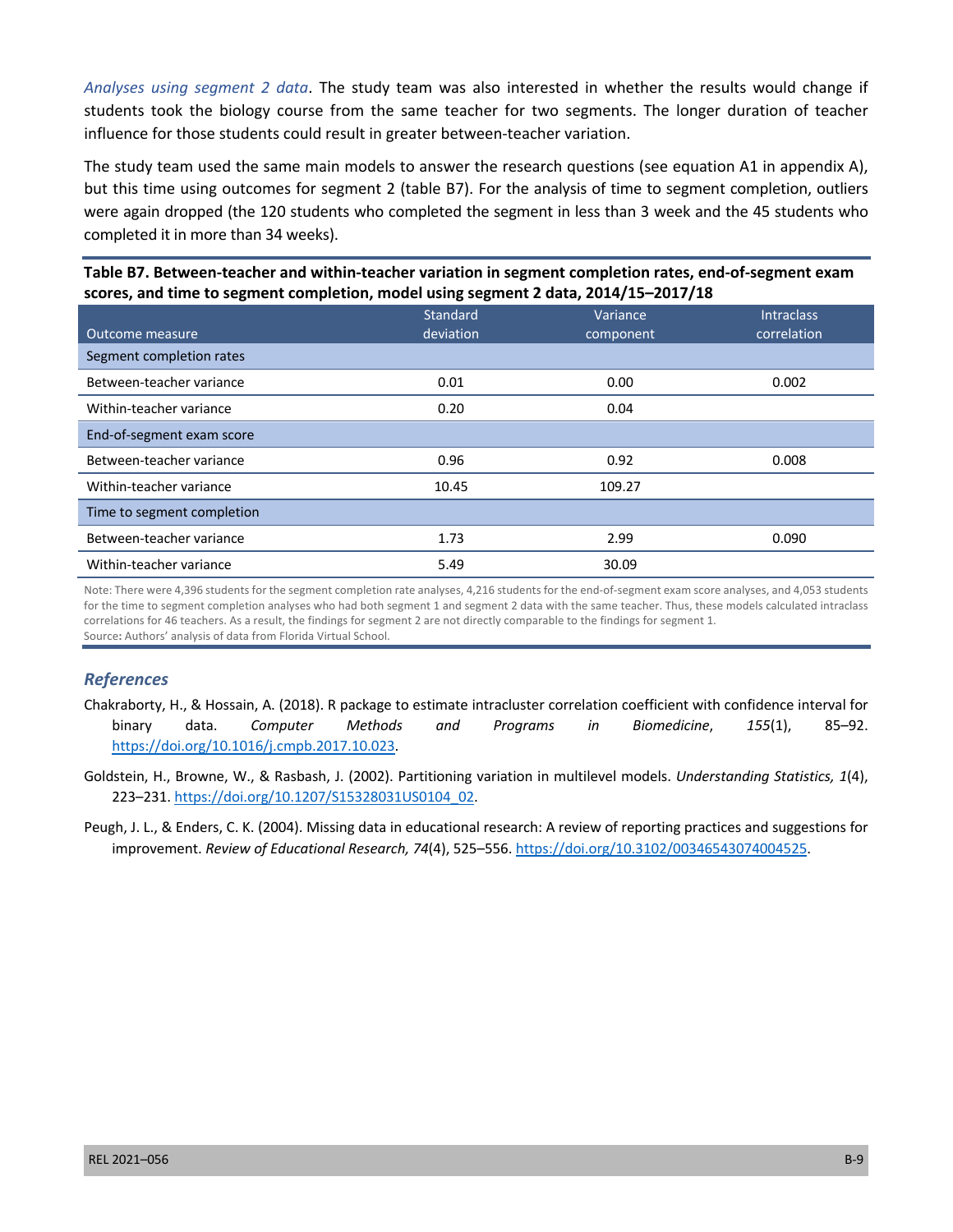# **Appendix C. Descriptive analyses**

This appendix provides descriptive information about each of the outcome measures examined in the study.

## *Segment completion rates*

Segment completion is defined as a student having completed the course segment, regardless of the student's grade at the time of completion or withdrawal status.<sup>1</sup> In all, 73.4 percent of students completed all of the modules and took the end-of-segment exam.

## *End-of-segment exam scores*

The average score on the exam at the end of segment 1 was 77.9, meaning that Florida Virtual School biology students answered nearly 78 percent of the exam questions correctly, on average. The distribution of scores shows substantial variation across students (figure C1).



Note: The sample consisted of 7,712 students. Source**:** Authors' analysis of Florida Virtual School data.

<sup>&</sup>lt;sup>1</sup> The final grade for each segment is based on the total points for all assignments in the course: weekly assignments associated with individual modules, module exams, phone quizzes, and the end-of-segment exam, which is 20 percent of the final grade.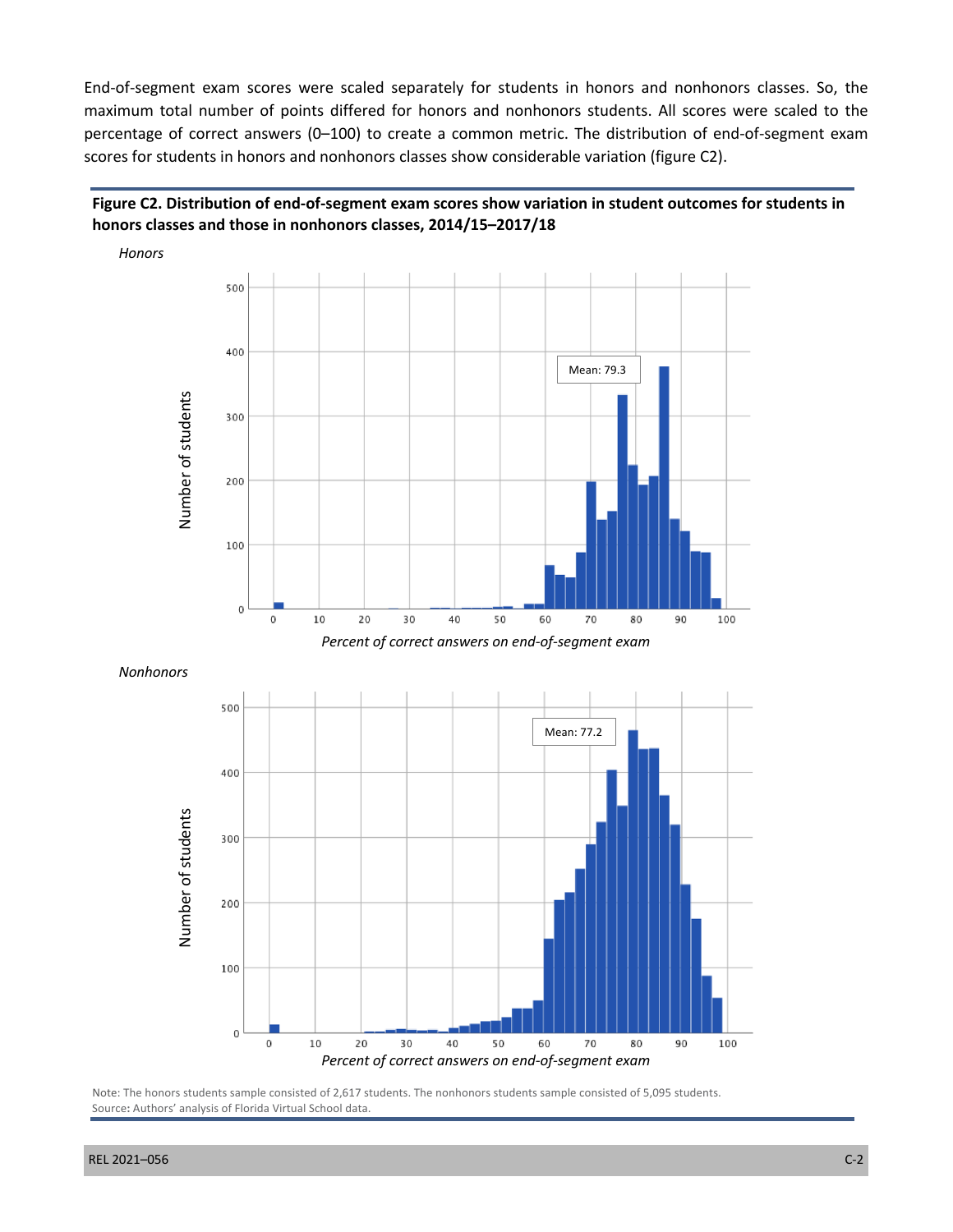#### *Time to segment completion*

The time in which students completed the segment varied considerably. Students took an average of 19.8 weeks to complete segment 1 of the biology course (figure C3).



Source**:** Authors' analysis of Florida Virtual School data.

Given the wide range in time to completion and based on what Florida Virtual School considered "normal" or expected progress in the course, students were classified into one of three categories: those who completed the segment faster than expected (lees than 11 weeks), those who completed it as expected (11–15 weeks), and those who completed it more slowly than expected (more than 15 weeks). Nearly 73 percent of students completed the segment more slowly than expected, 16 percent completed it as expected, and 12 percent completed it faster than expected (figure C4).